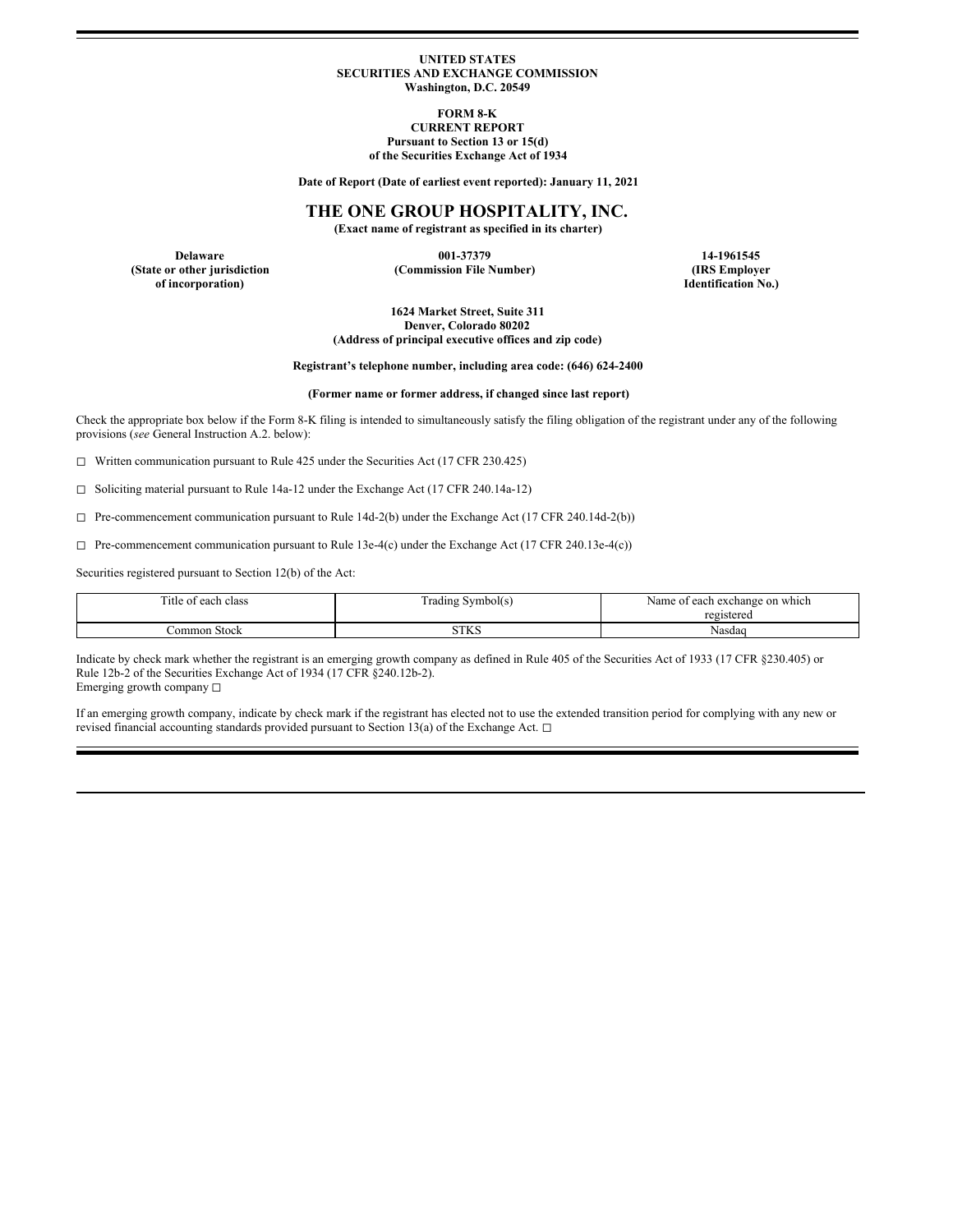#### **Item 8.01 Other Events**

The ONE Group Hospitality, Inc. (the "Company") will present virtually and provide a general business and Covid-19 update at the 23d Annual ICR Conference on January 12, 2021. The presentation will begin at 10:30 AM ET and can be accessed from the Investor Relations tab of The ONE Group's website at www.togrp.com under "News / Events".

The Company will also participate in the virtual Jefferies 10<sup>th</sup> Annual Winter Restaurant, Foodservice, Gaming, Lodging & Leisure Summit which will be held on January 19-20, 2021.

A copy of an updated investor presentation has been made available on the Company's Website at https://ir.togrp.com/presentations.

## **Item 9.01 Financial Statements and Exhibits**

(d) Exhibits

99.1 Press release dated January 11, 2021.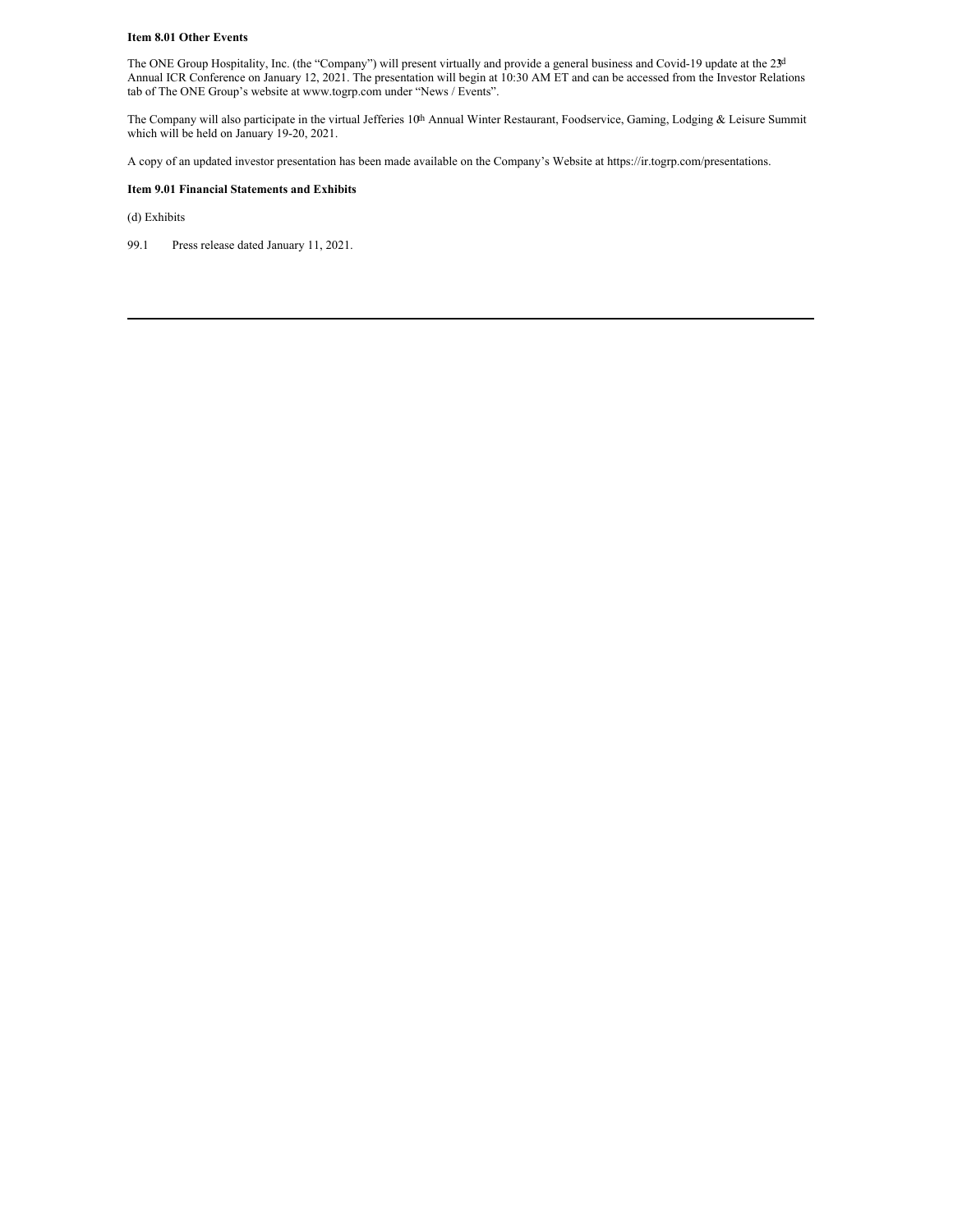(d) Exhibits

99.1 Press release dated [January](#page-4-0) 11, 2021.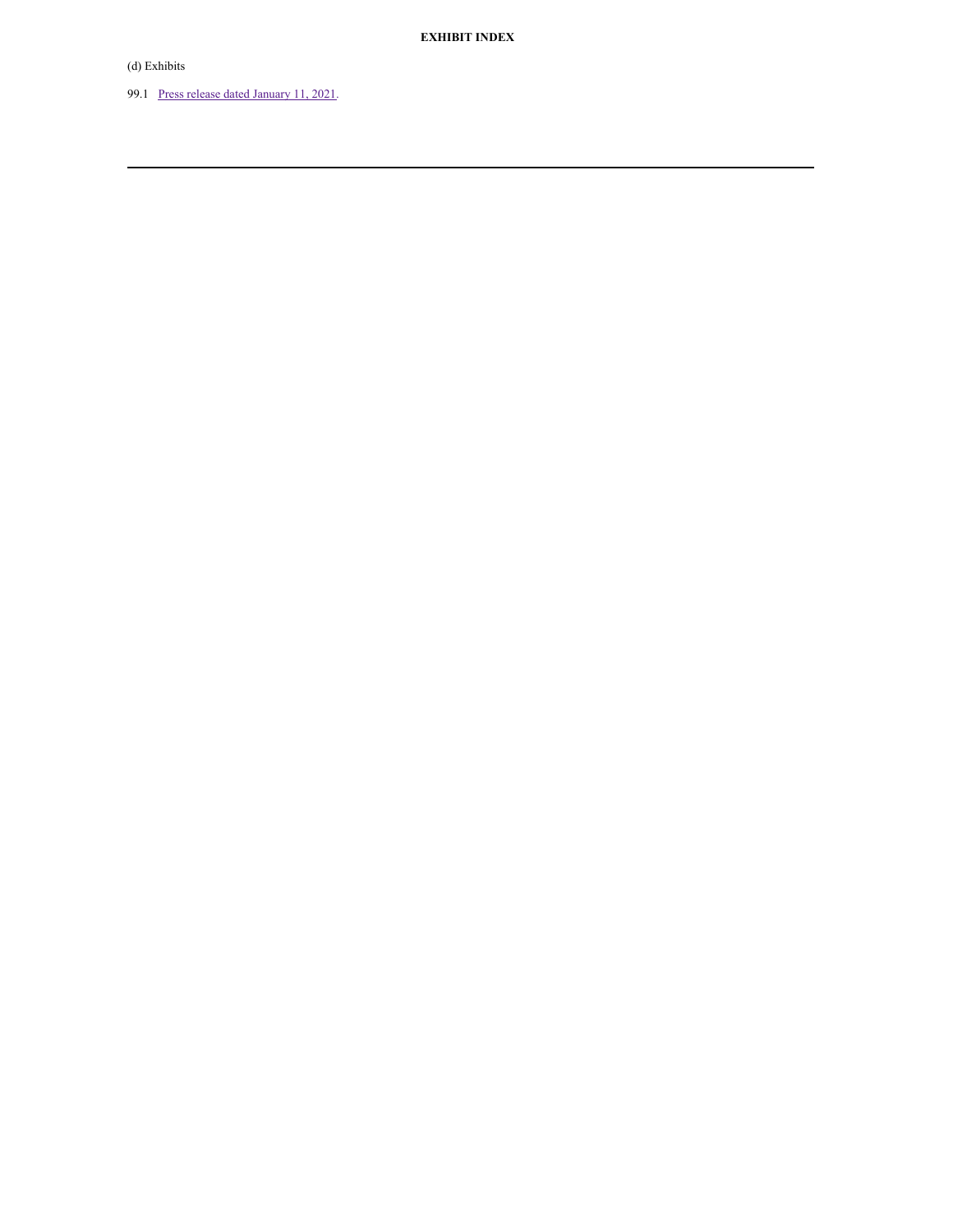## **SIGNATURES**

Pursuant to the requirements of the Securities Exchange Act of 1934, the registrant has duly caused this report to be signed on its behalf by the undersigned hereunto duly authorized.

## Dated: January 12, 2021 THE ONE GROUP HOSPITALITY, INC.

By: /s/ Tyler Loy

Name: Tyler Loy Title: Chief Financial Officer